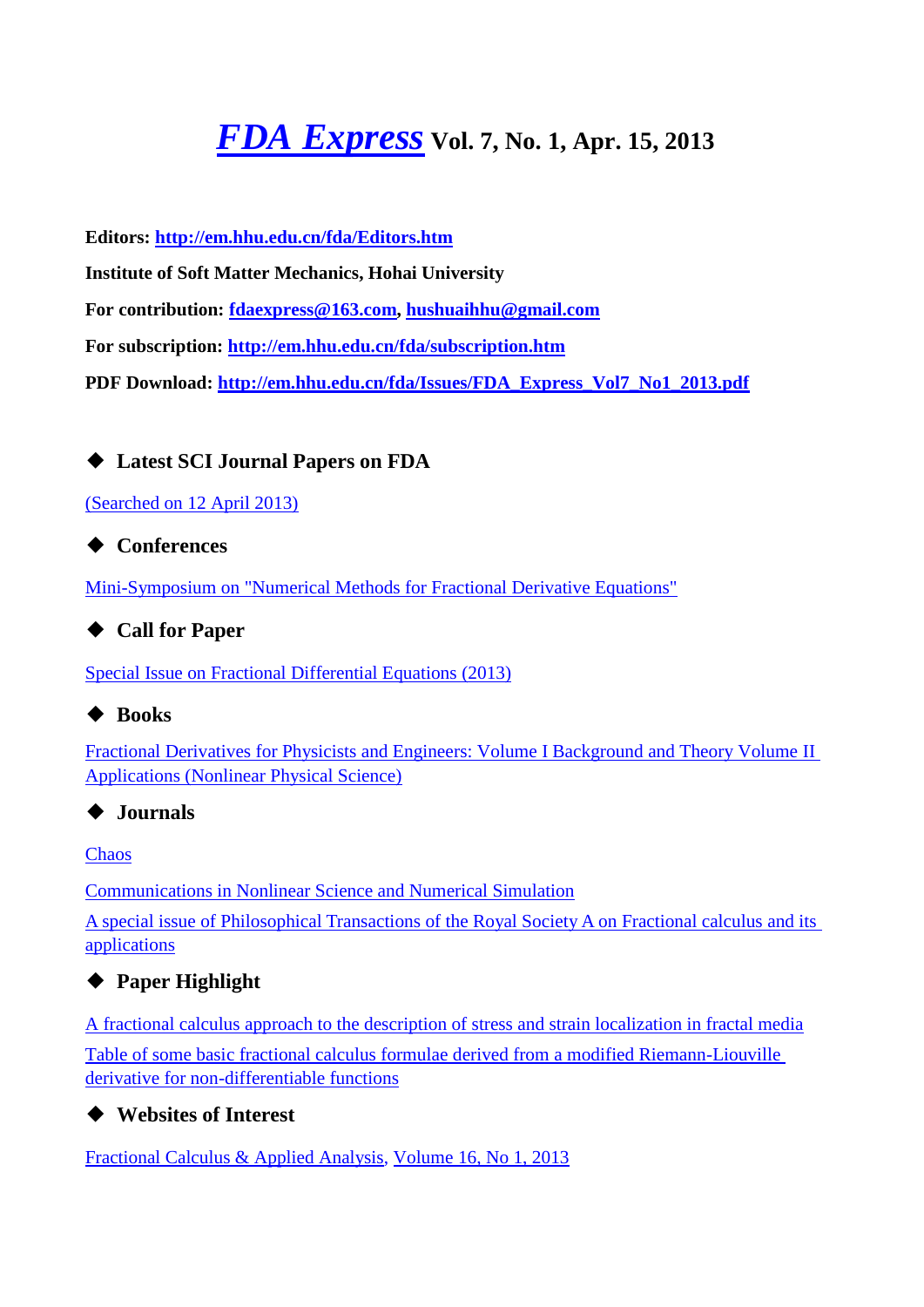# **Latest SCI Journal Papers on FDA**

========================================================================

-----------------------------------------

# **(Searched on 12 April 2013)**

from [ISI Web of Science \(SCI\)](http://apps.webofknowledge.com/summary.do?product=UA&search_mode=GeneralSearch&qid=1&SID=2C83Gjo1aiOCi17iAGK&&page=1)

Title: [A boundary value problem of fractional differential equations with anti-periodic type integral](http://apps.webofknowledge.com/full_record.do?product=UA&search_mode=GeneralSearch&qid=1&SID=Q1nJHED@lfAEHFgLGh2&page=1&doc=1)  [boundary conditions](http://apps.webofknowledge.com/full_record.do?product=UA&search_mode=GeneralSearch&qid=1&SID=Q1nJHED@lfAEHFgLGh2&page=1&doc=1) Author(s): Ahmad, Bashir; Ntouyas, S. K.

Source: JOURNAL OF COMPUTATIONAL ANALYSIS AND APPLICATIONS Volume: 15 Issue: 8 Pages: 1372-1380 Published: DEC 2013

Title: [Analytic Approximation of Time-Fractional Diffusion-Wave Equation Based on Connection of](http://apps.webofknowledge.com/full_record.do?product=UA&search_mode=GeneralSearch&qid=1&SID=Q1nJHED@lfAEHFgLGh2&page=1&doc=2)  [Fractional and Ordinary Calculus](http://apps.webofknowledge.com/full_record.do?product=UA&search_mode=GeneralSearch&qid=1&SID=Q1nJHED@lfAEHFgLGh2&page=1&doc=2)

Author(s): Fallahgoul, H.; Hashemiparast, S. M. Source: JOURNAL OF COMPUTATIONAL ANALYSIS AND APPLICATIONS Volume: 15 Issue: 8 Pages: 1430-1443 Published: DEC 2013

Title: [Higher order duality in nondifferentiable fractional programming involving generalized](http://apps.webofknowledge.com/full_record.do?product=UA&search_mode=GeneralSearch&qid=1&SID=Q1nJHED@lfAEHFgLGh2&page=1&doc=3)  [convexity](http://apps.webofknowledge.com/full_record.do?product=UA&search_mode=GeneralSearch&qid=1&SID=Q1nJHED@lfAEHFgLGh2&page=1&doc=3)

Author(s): Ahmad, I.; Agarwal, Ravi P.; Jayswal, Anurag Source: JOURNAL OF COMPUTATIONAL ANALYSIS AND APPLICATIONS Volume: 15 Issue: 8 Pages: 1444-1455 Published: DEC 2013

Title: [Error estimate in fractional differential equations using multiquadratic radial basis functions](http://apps.webofknowledge.com/full_record.do?product=UA&search_mode=GeneralSearch&qid=1&SID=Q1nJHED@lfAEHFgLGh2&page=1&doc=9) Author(s): Kazemi, B. Fakhr; Ghoreishi, F. Source: JOURNAL OF COMPUTATIONAL AND APPLIED MATHEMATICS Volume: 245 Pages: 133-147 DOI: 10.1016/j.cam.2012.12.011 Published: JUN 2013

[\[Back\]](file:///C:/Users/SHUAI/AppData/Local/Microsoft/Windows/Temporary%20Internet%20Files/FrontPageTempDir/pvw5.htm%231)

# **Conferences**

==========================================================================

------------------------------------------

**Mini-Symposium on "Numerical Methods for Fractional Derivative Equations"**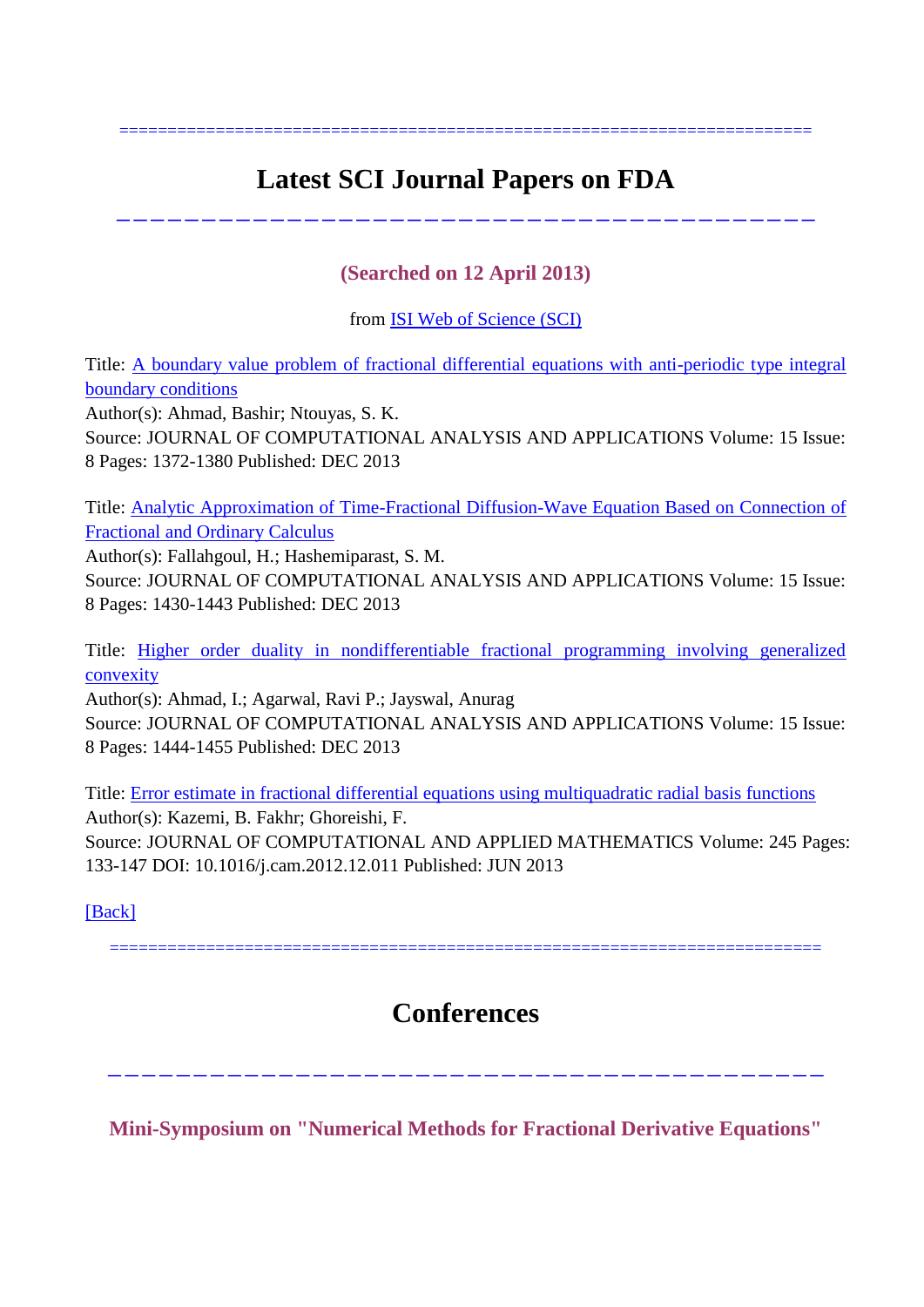in association with "The 5th Asia Pacific Congress on Computational Mechanics & 4th International Symposium on Computational Mechanics" ---- 11-14th Dec. 2013, Singapore, [www.apcom2013.org](http://www.apcom2013.org/)

### **Call for Papers**

The organization committee of the international conference on fractional differentiation and its applications has just opened its website at:<http://www.icfda14.dieei.unict.it/>

The aims of this mini-symposium are to review the progress of diverse numerical methods for fractional derivative governing equations, to seek the exciting work being undertaken in the correlative field, and to promote advanced research, development and applications.

The mini-symposium will provide communications among researchers and practitioners who are interested in this field, introduce new researchers to the field, present original ideas, report state-of-the-art and in-progress research results, discuss future trends and challenges, establish fruitful contacts, and promote interactions between researchers in numerical fractional derivative equations and those in other cross-disciplines.

The topics of this mini-symposium cover a wide range of numerical methods for fractional partial differential equations, such as finite element, finite volume, finite difference, spectral, mesh-free, matrix, decomposition methods. In particular, we welcome the research with particular application backgrounds regarding acoustics, viscosity, dynamic systems, advection-diffusion, control, geophysics, economics, statistics, just to mention a few.

All abstract (and/or full-paper) submissions should be sent to secretariat@apcom2013.org before 30 Apr. 2013. More conference info can be found at [www.apcom2013.org.](http://www.apcom2013.org/)

Contact organizer: Prof. Wen Chen [\(chenwen@hhu.edu,cn\)](mailto:chenwen@hhu.edu,cn)

### [\[Back\]](file:///C:/Users/SHUAI/AppData/Local/Microsoft/Windows/Temporary%20Internet%20Files/FrontPageTempDir/pvw5.htm%231)

==========================================================================

# **Call for Paper**

------------------------------------------

## **Special Issue on Fractional Differential Equations (2013)**

### **Call for Papers**

In recent years, a growing number of works by many authors from various fields of science and engineering deal with dynamical systems described by fractional differential equations. Fractional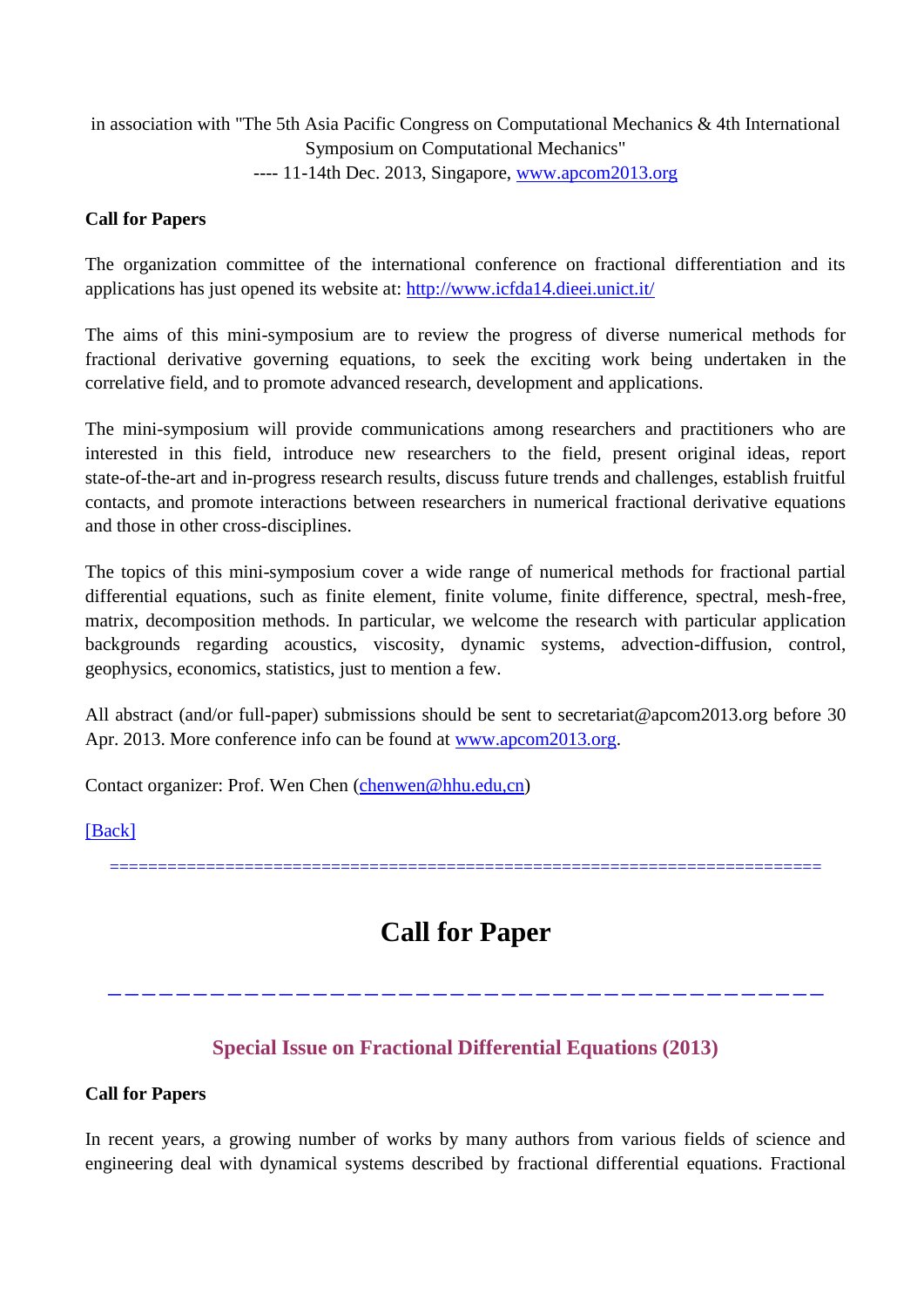differential equations are generalization of ordinary differential equations to arbitrary (noninteger) order. Fractional differential equations capture nonlocal relations in space and time with power law memory kernels. Due to extensive applications in engineering and science, research in fractional differential equations has become an intense around the world.

We invite authors to present original research articles as well as review articles in the area of fractional differential equations and their applications. This special issue will become an international forum for researches to present the most recent developments and ideas in the field. The topics to be covered include, but are not limited to:

Numerical methods and numerical analysis of fractional differential equations Mathematical models of fractional dynamic systems Fractional image processing Theorem of fractional differential equations Nonlinear and stochastic fractional dynamic systems Fractional models and their experimental verifications Applications of fractional models Fractional random fields Probabilistic solutions of FDE Fractional Dynamics and Control

Before submission authors should carefully read over the journal's Author Guidelines, which are located at http://www.hindawi.com/journals/ijde/guidelines/. Prospective authors should submit an electronic copy of their complete manuscript through the journal Manuscript Tracking System at http://mts.hindawi.com/submit/journal/ijde/fde13/ according to the following timetable:

### **Manuscript Due Friday, 5 July 5 2013 First Round of Reviews Friday, 27 September 2013 Publication Date Friday, 22 November 2013**

### **Lead Guest Editor**

Fawang Liu, School of Mathematical Sciences, Queensland University of Technology, P.O. Box 2434, Brisbane, QLD 4001, Australia; f.liu@qut.edu.au

### **Guest Editors**

Om P. Agrawal, Department of Mechanical Engineering and Energy Processes, Southern Illinois University, Carbondale, IL 62901, USA; om@engr.siu.edu

Shaher Momani, Department of Mathematics, The University of Jordan,Amman 11942, Jordan; s.momani@ju.edu.jo

Nikolai N. Leonenko, School of Mathematics, Cardiff University, Cardiff CF2 4YH, UK; leonenkon@cardiff.ac.uk

Wen Chen, Department of Engineering Mechanics, Hohai University, Xikang Road No. 1, Nanjing 210098, Jiangsu, China; [chenwen@hhu.edu.](mailto:chenwen@hhu.edu)

### [\[Back\]](file:///C:/Users/SHUAI/AppData/Local/Microsoft/Windows/Temporary%20Internet%20Files/FrontPageTempDir/pvw5.htm%231)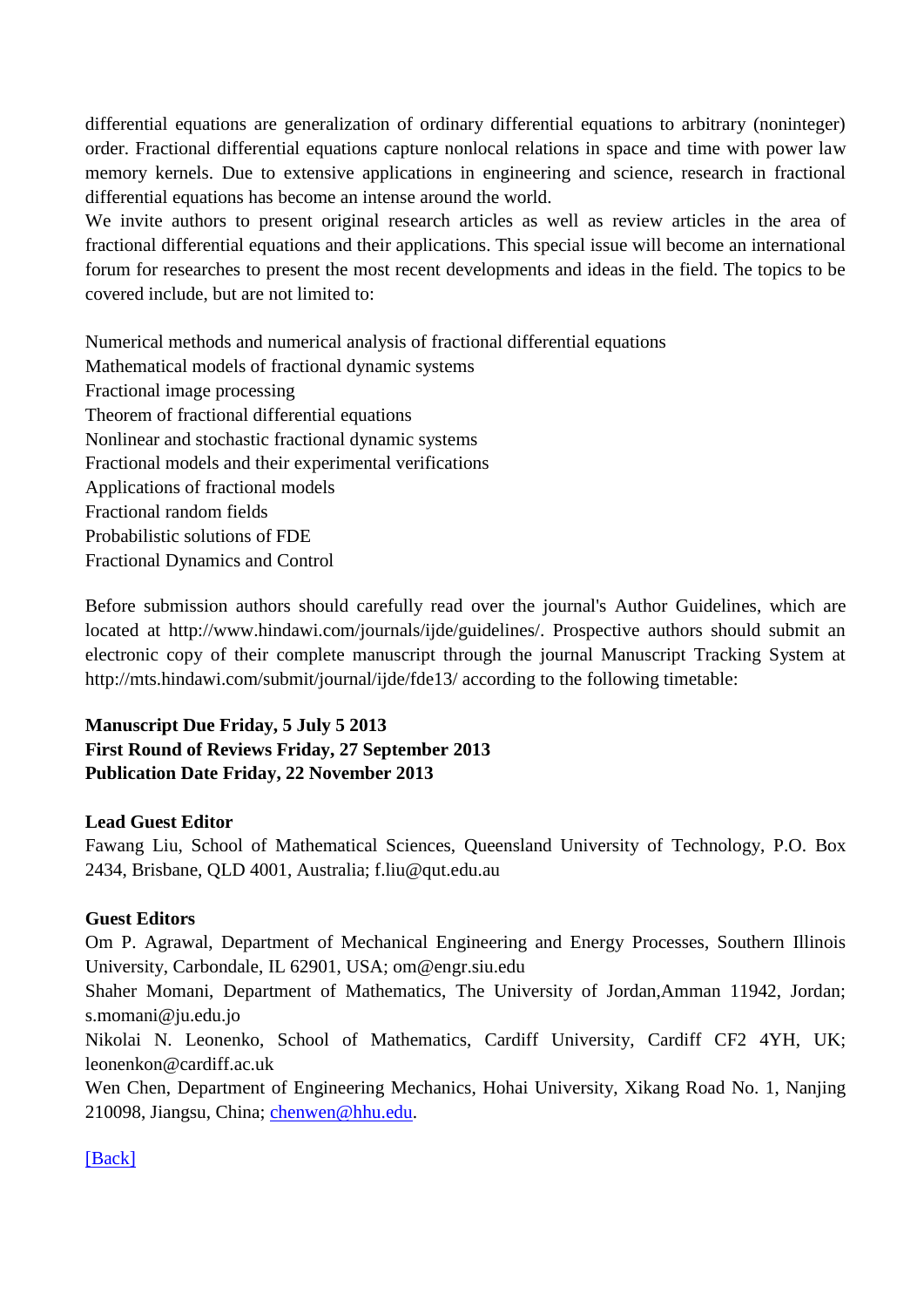# **Books**

==========================================================================

## **Fractional Derivatives for Physicists and Engineers: Volume I Background and Theory Volume II Applications (Nonlinear Physical Science)**

------------------------------------------

Vladimir V. Uchaikin

#### **Book Description**

The first derivative of a particle coordinate means its velocity, the second means its acceleration, but what does a fractional order derivative mean? Where does it come from, how does it work, where does it lead to? The two-volume book written on high didactic level answers these questions. Fractional Derivatives for Physicists and Engineers-The first volume contains a clear introduction into such a modern branch of analysis as the fractional calculus. The second develops a wide panorama of applications of the fractional calculus to various physical problems. This book recovers new perspectives in front of the reader dealing with turbulence and semiconductors, plasma and thermodynamics, mechanics and quantum optics, nanophysics and astrophysics. The book is addressed to students, engineers and physicists, specialists in theory of probability and statistics, in mathematical modeling and numerical simulations, to everybody who doesn't wish to stay apart from the new mathematical methods becoming more and more popular. Prof. Vladimir V. UCHAIKIN is a known Russian scientist and pedagogue, a Honored Worker of Russian High School, a member of the Russian Academy of Natural Sciences. He is the author of about three hundreds articles and more than a dozen books (mostly in Russian) in Cosmic ray physics, Mathematical physics, Levy stable statistics, Monte Carlo methods with applications to anomalous processes in complex systems of various levels: from quantum dots to the Milky Way galaxy.

[\[Back\]](file:///C:/Users/SHUAI/AppData/Local/Microsoft/Windows/Temporary%20Internet%20Files/FrontPageTempDir/pvw5.htm%231)

# **Journals**

==========================================================================

### **Chaos**

------------------------------------------

Volume 23, Issue 1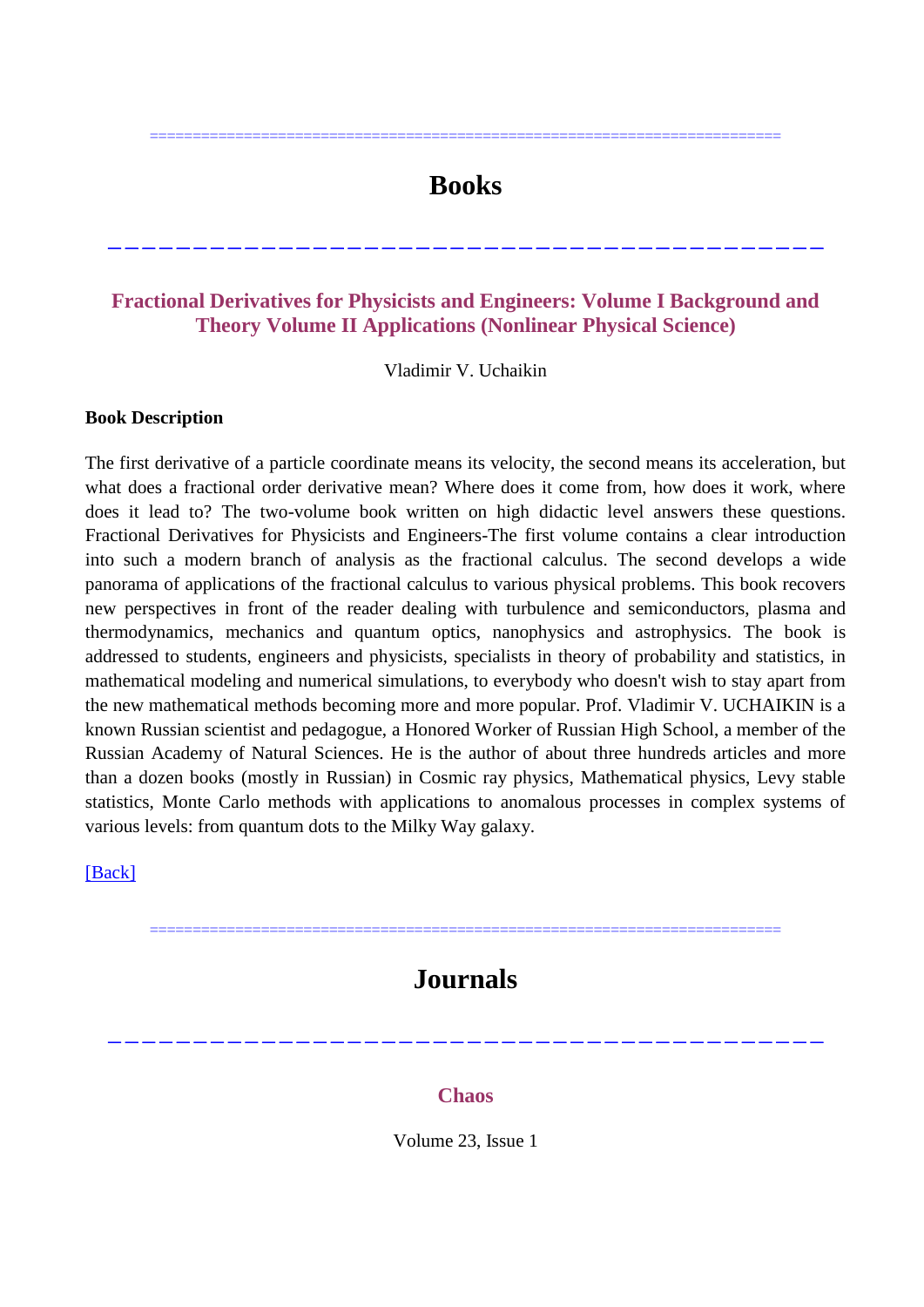### **REGULAR ARTICLES**

[Chaotic dynamics of a frequency-modulated microwave oscillator with time-delayed feedback](http://chaos.aip.org/resource/1/chaoeh/v23/i1/p013101_s1) Hien Dao, John C. Rodgers, and Thomas E. Murphy

[Controlling phase multistability in coupled period-doubling oscillators](http://chaos.aip.org/resource/1/chaoeh/v23/i1/p013102_s1) A. V. Shabunin

[Influence of chaotic synchronization on mixing in the phase space of interacting systems](http://chaos.aip.org/resource/1/chaoeh/v23/i1/p013103_s1) Sergey V. Astakhov, Anton Dvorak, and Vadim S. Anishchenko

[Spectral coarse graining for random walks in bipartite networks](http://chaos.aip.org/resource/1/chaoeh/v23/i1/p013104_s1) Yang Wang, An Zeng, Zengru Di, and Ying Fan

[On the existence and multiplicity of one-dimensional solid particle attractors in time-dependent](http://chaos.aip.org/resource/1/chaoeh/v23/i1/p013105_s1)  [Rayleigh-Bénard convection](http://chaos.aip.org/resource/1/chaoeh/v23/i1/p013105_s1) Marcello Lappa

[Criticality in conserved dynamical systems: Experimental observation vs. exact properties](http://chaos.aip.org/resource/1/chaoeh/v23/i1/p013106_s1) Dimitrije Marković, Claudius Gros, and André Schuelein

[Ray chaos in an architectural acoustic semi-stadium system](http://chaos.aip.org/resource/1/chaoeh/v23/i1/p013107_s1) Xiaojian Yu and Yu Zhang

[Topological field theory of dynamical systems. II](http://chaos.aip.org/resource/1/chaoeh/v23/i1/p013108_s1) Igor V. Ovchinnikov

[The estimation of neurotransmitter release probability in feedforward neuronal network based on](http://chaos.aip.org/resource/1/chaoeh/v23/i1/p013109_s1)  [adaptive synchronization](http://chaos.aip.org/resource/1/chaoeh/v23/i1/p013109_s1) Ming Xue, Jiang Wang, Chenhui Jia, Haitao Yu, Bin Deng, Xile Wei, and Yanqiu Che

[Lévy noise induced switch in the gene transcriptional regulatory system](http://chaos.aip.org/resource/1/chaoeh/v23/i1/p013110_s1) Yong Xu, Jing Feng, JuanJuan Li, and Huiqing Zhang

[Chaos M-ary modulation and demodulation method based on Hamilton oscillator and its application](http://chaos.aip.org/resource/1/chaoeh/v23/i1/p013111_s1)  [in communication](http://chaos.aip.org/resource/1/chaoeh/v23/i1/p013111_s1)

Yongqing Fu, Xingyuan Li, Yanan Li, Wei Yang, and Hailiang Song

[Nucleation pathways on complex networks](http://chaos.aip.org/resource/1/chaoeh/v23/i1/p013112_s1) Chuansheng Shen, Hanshuang Chen, Miaolin Ye, and Zhonghuai Hou

[Characterizing chaotic dynamics from simulations of large strain behavior of a granular material](http://chaos.aip.org/resource/1/chaoeh/v23/i1/p013113_s1)  [under biaxial compression](http://chaos.aip.org/resource/1/chaoeh/v23/i1/p013113_s1)

Michael Small, David M. Walker, Antoinette Tordesillas, and Chi K. Tse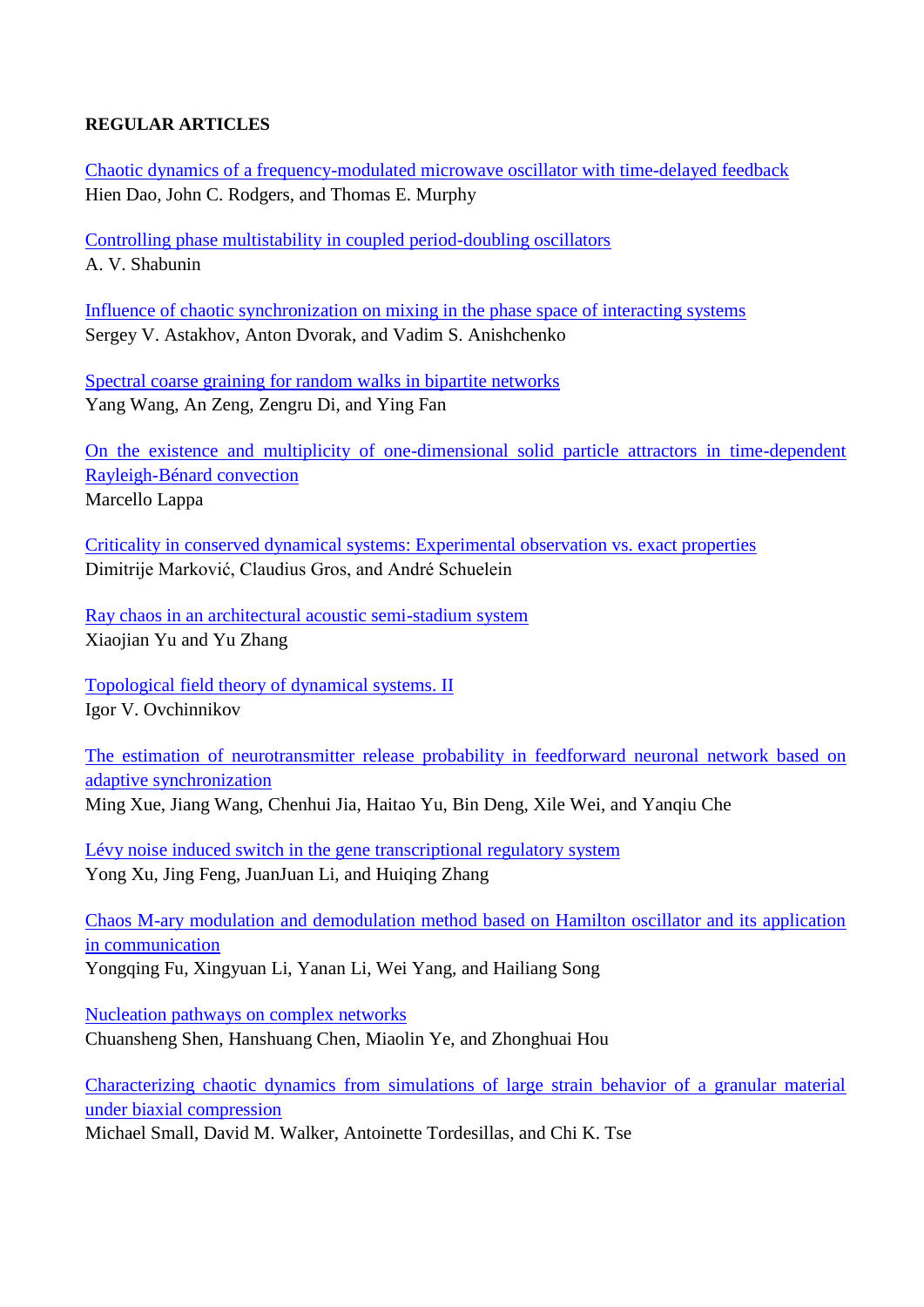### [Self avoiding paths routing algorithm in scale-free networks](http://chaos.aip.org/resource/1/chaoeh/v23/i1/p013114_s1) Abdeljalil Rachadi, Mohamed Jedra, and Noureddine Zahid

[Bouncing droplets on a billiard table](http://chaos.aip.org/resource/1/chaoeh/v23/i1/p013115_s1) David Shirokoff

[A unified model for the dynamics of driven ribbon with strain and magnetic order parameters](http://chaos.aip.org/resource/1/chaoeh/v23/i1/p013116_s1) Ritupan Sarmah and G. Ananthakrishna

[Control of a model of DNA division via parametric resonance](http://chaos.aip.org/resource/1/chaoeh/v23/i1/p013117_s1) Wang Sang Koon, Houman Owhadi, Molei Tao, and Tomohiro Yanao

[Generalized variable projective synchronization of time delayed systems](http://chaos.aip.org/resource/1/chaoeh/v23/i1/p013118_s1) Santo Banerjee, S. Jeeva Sathya Theesar, and J. Kurths

[On the absence of analytic integrability of the Bianchi](http://chaos.aip.org/resource/1/chaoeh/v23/i1/p013119_s1) Class B cosmological models Antoni Ferragut, Jaume Llibre, and Chara Pantazi

[On the geometric formulation of Hamiltonian dynamics](http://chaos.aip.org/resource/1/chaoeh/v23/i1/p013120_s1) Eran Calderon, Lawrence Horwitz, Raz Kupferman, and Steven Shnider

[Reducing the vulnerability of network by inserting modular topologies](http://chaos.aip.org/resource/1/chaoeh/v23/i1/p013121_s1) Zhiyun Zou, Junyi Lai, and Jianzhi Gao

[Nonautonomous motion study on accelerated and decelerated solitons for the variable-coefficient](http://chaos.aip.org/resource/1/chaoeh/v23/i1/p013122_s1)  [Lenells-Fokas model](http://chaos.aip.org/resource/1/chaoeh/v23/i1/p013122_s1) Xing Lü and Mingshu Peng

[Two-particle circular billiards versus randomly perturbed one-particle circular billiards](http://chaos.aip.org/resource/1/chaoeh/v23/i1/p013123_s1) Sandra Ranković and Mason A. Porter

[Multi-stage complex contagions](http://chaos.aip.org/resource/1/chaoeh/v23/i1/p013124_s1) Sergey Melnik, Jonathan A. Ward, James P. Gleeson, and Mason A. Porter

[Harnessing quantum transport by transient chaos](http://chaos.aip.org/resource/1/chaoeh/v23/i1/p013125_s1) Rui Yang, Liang Huang, Ying-Cheng Lai, Celso Grebogi, and Louis M. Pecora

[On the integrable elliptic cylindrical Kadomtsev-Petviashvili equation](http://chaos.aip.org/resource/1/chaoeh/v23/i1/p013126_s1) K. R. Khusnutdinova, C. Klein, V. B. Matveev, and A. O. Smirnov

[Topology identification of uncertain nonlinearly coupled complex networks with delays based on](http://chaos.aip.org/resource/1/chaoeh/v23/i1/p013127_s1)  [anticipatory synchronization](http://chaos.aip.org/resource/1/chaoeh/v23/i1/p013127_s1)

Yanqiu Che, Ruixue Li, Chunxiao Han, Shigang Cui, Jiang Wang, Xile Wei, and Bin Deng

[Effects of time delay on the stochastic resonance in small-world neuronal networks](http://chaos.aip.org/resource/1/chaoeh/v23/i1/p013128_s1) Haitao Yu, Jiang Wang, Jiwei Du, Bin Deng, Xile Wei, and Chen Liu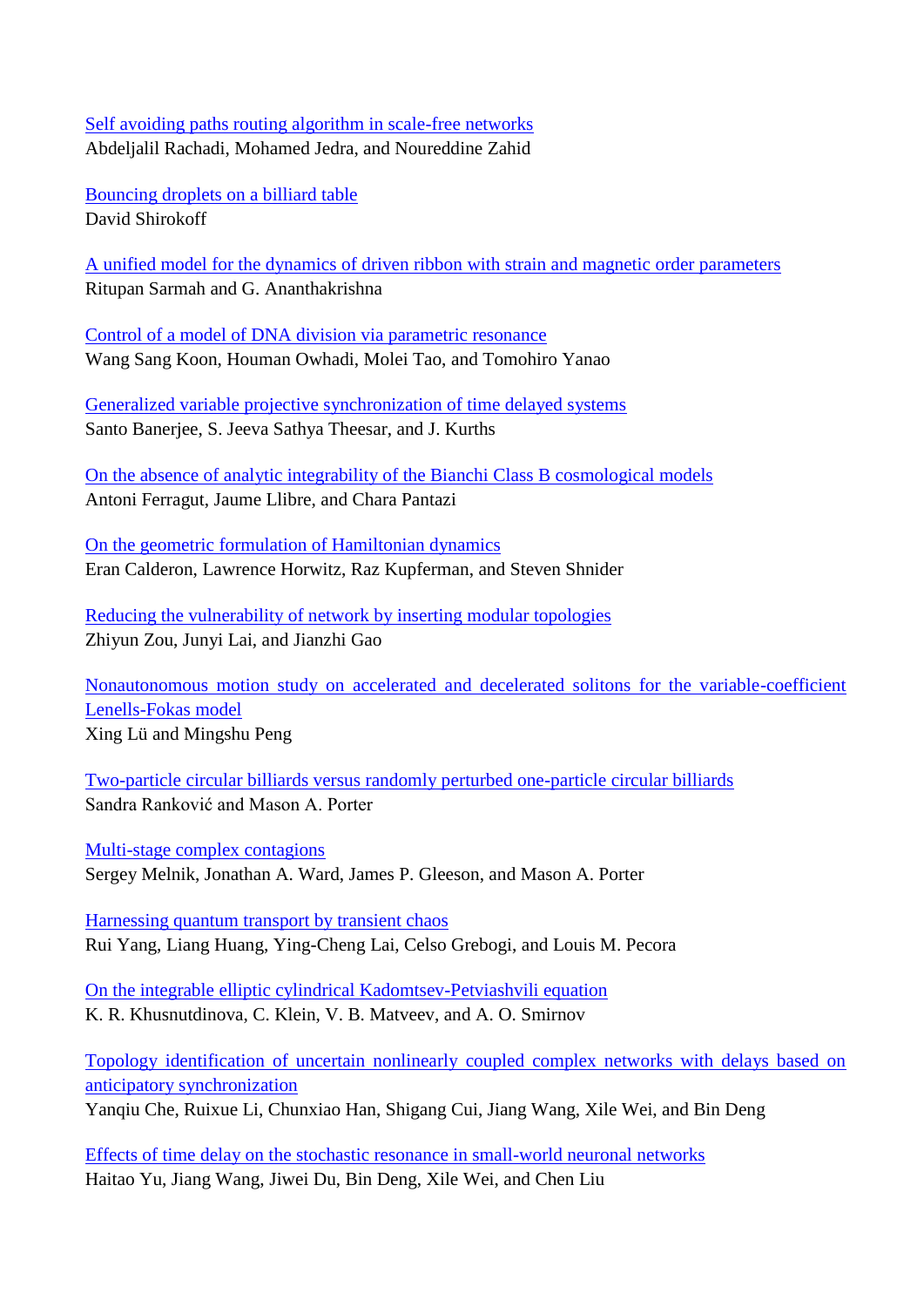Cross-correlation detection [and analysis for California's electricity market based on analogous](http://chaos.aip.org/resource/1/chaoeh/v23/i1/p013129_s1)  [multifractal analysis](http://chaos.aip.org/resource/1/chaoeh/v23/i1/p013129_s1) Fang Wang, Gui-ping Liao, Jian-hui Li, Rui-biao Zou, and Wen Shi

[Conjugate feedback induced suppression and generation of oscillations in the Chua circuit:](http://chaos.aip.org/resource/1/chaoeh/v23/i1/p013130_s1)  [Experiments and simulations](http://chaos.aip.org/resource/1/chaoeh/v23/i1/p013130_s1) Tirtha Mandal, Tanu Singla, M. Rivera, and P. Parmananda

[Temporal dynamics and impact of event interactions in cyber-social populations](http://chaos.aip.org/resource/1/chaoeh/v23/i1/p013131_s1) Yi-Qing Zhang and Xiang Li

[The dynamics of hybrid metabolic-genetic oscillators](http://chaos.aip.org/resource/1/chaoeh/v23/i1/p013132_s1) Ed Reznik, Tasso J. Kaper, and Daniel Segrè

[Multifractal analysis of validated wind speed time series](http://chaos.aip.org/resource/1/chaoeh/v23/i1/p013133_s1) A. P. García-Marín, J. Estévez, F. J. Jiménez-Hornero, and J. L. Ayuso-Muñoz

[Non-specular reflections in a macroscopic system with wave-particle duality: Spiral waves in](http://chaos.aip.org/resource/1/chaoeh/v23/i1/p013134_s1)  [bounded media](http://chaos.aip.org/resource/1/chaoeh/v23/i1/p013134_s1) Jacob Langham and Dwight Barkley

[Hierarchical networks, power laws, and neuronal avalanches](http://chaos.aip.org/resource/1/chaoeh/v23/i1/p013135_s1) Eric J. Friedman and Adam S. Landsberg

[Effect of multiple time-delay on vibrational resonance](http://chaos.aip.org/resource/1/chaoeh/v23/i1/p013136_s1) C. Jeevarathinam, S. Rajasekar, and M. A. F. Sanjuán

[Individuality of breathing patterns in patients under noninvasive mechanical ventilation evidenced by](http://chaos.aip.org/resource/1/chaoeh/v23/i1/p013137_s1)  [chaotic global models](http://chaos.aip.org/resource/1/chaoeh/v23/i1/p013137_s1) Christophe Letellier, Giovani G. Rodrigues, Jean-François Muir, and Luis A. Aguirre

[Short desynchronization episodes prevail in synchronous dynamics of human brain rhythms](http://chaos.aip.org/resource/1/chaoeh/v23/i1/p013138_s1) Sungwoo Ahn and Leonid L. Rubchinsky

[Network-based stochastic competitive learning approach to disambiguation in collaborative networks](http://chaos.aip.org/resource/1/chaoeh/v23/i1/p013139_s1) Thiago Christiano Silva and Diego Raphael Amancio

[Compound synchronization of four memristor chaotic oscillator systems and secure communication](http://chaos.aip.org/resource/1/chaoeh/v23/i1/p013140_s1) Junwei Sun, Yi Shen, Quan Yin, and Chengjie Xu

[Coupling and noise induced spiking-bursting transition in a parabolic bursting model](http://chaos.aip.org/resource/1/chaoeh/v23/i1/p013141_s1) Lin Ji, Jia Zhang, Xiufeng Lang, and Xiuhui Zhang

[Robust detection of dynamic community structure in networks](http://chaos.aip.org/resource/1/chaoeh/v23/i1/p013142_s1)

Danielle S. Bassett, Mason A. Porter, Nicholas F. Wymbs, Scott T. Grafton, Jean M. Carlson, and Peter J. Mucha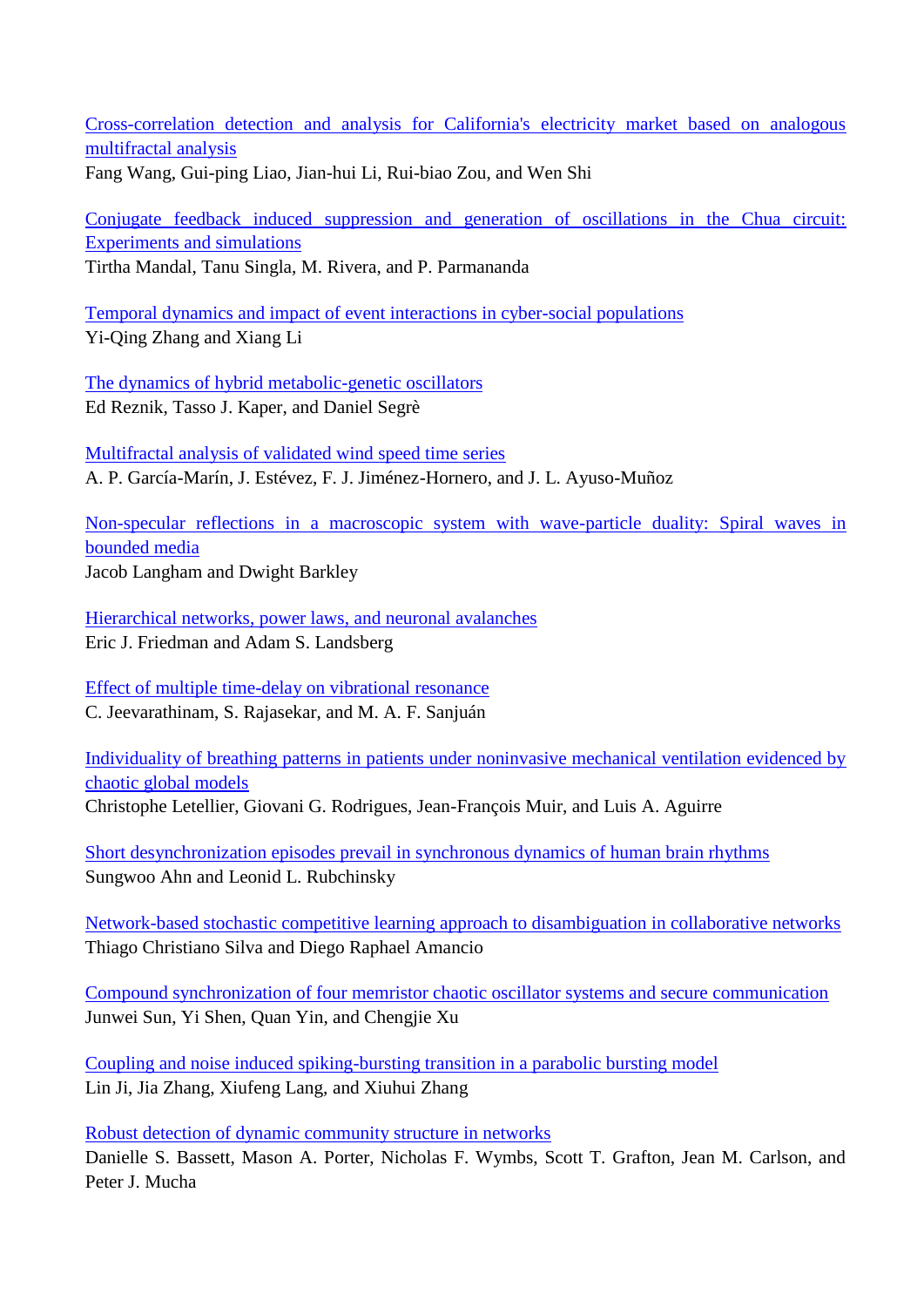[Soliton dynamics in media with space stimulated Raman scattering and synchronic spatial variation](http://chaos.aip.org/resource/1/chaoeh/v23/i1/p013143_s1)  [of dispersion and self-phase modulation](http://chaos.aip.org/resource/1/chaoeh/v23/i1/p013143_s1) N. V. Aseeva, E. M. Gromov, and V. V. Tyutin

[Tendency to occupy a statistically dominant spatial state of the flow as a driving force for turbulent](http://chaos.aip.org/resource/1/chaoeh/v23/i1/p013144_s1)  [transition](http://chaos.aip.org/resource/1/chaoeh/v23/i1/p013144_s1) Sergei F. Chekmarev

[Integrated computation of finite-time Lyapunov exponent fields during direct numerical simulation of](http://chaos.aip.org/resource/1/chaoeh/v23/i1/p013145_s1)  [unsteady flows](http://chaos.aip.org/resource/1/chaoeh/v23/i1/p013145_s1) Justin Finn and Sourabh V. Apte

[Spike phase synchronization in delayed-coupled neural networks: Uniform vs. non-uniform](http://chaos.aip.org/resource/1/chaoeh/v23/i1/p013146_s1)  [transmission delay](http://chaos.aip.org/resource/1/chaoeh/v23/i1/p013146_s1) Mahdi Jalili

[Dust-acoustic Gardner solitons and double layers in dusty plasmas with nonthermally distributed ions](http://chaos.aip.org/resource/1/chaoeh/v23/i1/p013147_s1)  [of two distinct temperatures](http://chaos.aip.org/resource/1/chaoeh/v23/i1/p013147_s1) I. Tasnim, M. M. Masud, M. Asaduzzaman, and A. A. Mamun

[\[Back\]](file:///C:/Users/SHUAI/AppData/Local/Microsoft/Windows/Temporary%20Internet%20Files/FrontPageTempDir/pvw5.htm%231)

**Communications in Nonlinear Science and Numerical Simulation**

------------------------------------------

Volume 18, Issue 9

### **Short Communications**

[Straight-line backbone curve](http://www.sciencedirect.com/science/article/pii/S100757041200562X) Ivana Kovacic, Richard Rand

[Stability analysis of a stochastic logistic model with infinite delay](http://www.sciencedirect.com/science/article/pii/S1007570412005667) Meng Liu, Dejun Fan, Ke Wang

[A description of Lax type integrable dynamical systems via the Marsden–Weinstein reduction](http://www.sciencedirect.com/science/article/pii/S1007570413000361)  [method](http://www.sciencedirect.com/science/article/pii/S1007570413000361) Yarema A. Prykarpatsky

**Regular Articles**

**Mathematical Methods**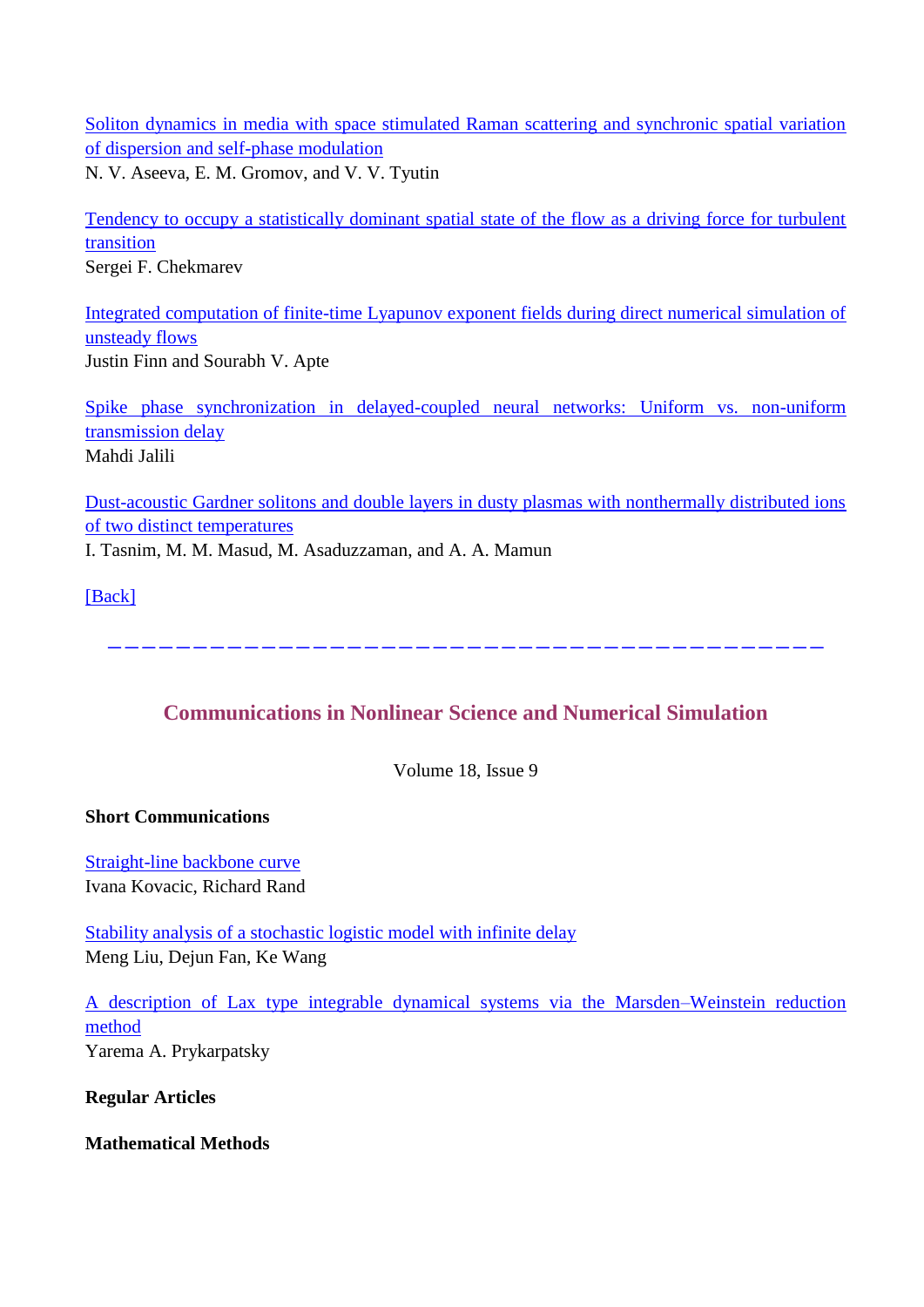[Systematic construction of infinitely many conservation laws for certain nonlinear evolution](http://www.sciencedirect.com/science/article/pii/S1007570412005072)  [equations in mathematical physics](http://www.sciencedirect.com/science/article/pii/S1007570412005072)

Xing Lü, Mingshu Peng

[Symmetry reduction, exact solutions and conservation laws of a new fifth-order nonlinear integrable](http://www.sciencedirect.com/science/article/pii/S1007570412005539)  [equation](http://www.sciencedirect.com/science/article/pii/S1007570412005539) Gang-wei Wang, Xi-qiang Liu, Ying-yuan Zhang

[Lie symmetry analysis to the time fractional generalized fifth-order KdV equation](http://www.sciencedirect.com/science/article/pii/S1007570412005643) Gang-wei Wang, Xi-qiang Liu, Ying-yuan Zhang

[Developing an](http://www.sciencedirect.com/science/article/pii/S100757041200576X) *SL*(2, R[\) Lie-group shooting method for a singular ϕ-Laplacian in a nonlinear ODE](http://www.sciencedirect.com/science/article/pii/S100757041200576X) Chein-Shan Liu

[On the second-order approximate symmetry classification and optimal systems of subalgebras for a](http://www.sciencedirect.com/science/article/pii/S1007570412005771)  [forced Korteweg–de Vries equation](http://www.sciencedirect.com/science/article/pii/S1007570412005771) G.F. Jefferson

[On the second-order approximate symmetry classification and optimal systems of subalgebras for a](http://www.sciencedirect.com/science/article/pii/S1007570412005771)  [forced Korteweg–de Vries equation](http://www.sciencedirect.com/science/article/pii/S1007570412005771) G.F. Jefferson

[Symmetry analysis of a heat conduction model for heat transfer in a longitudinal rectangular fin of a](http://www.sciencedirect.com/science/article/pii/S1007570413000063)  [heterogeneous material](http://www.sciencedirect.com/science/article/pii/S1007570413000063) Raseelo J. Moitsheki, Bronwyn H. Bradshaw-Hajek

[Some new solutions for the Derrida–Lebowitz–Speer–Spohn equation](http://www.sciencedirect.com/science/article/pii/S1007570413000294) J. Ram ŕez, J.L. Romero, R. Tracinà

### **Nonlinear Waves and Solitons**

[The drift of spirals under competitive illumination in an excitable medium](http://www.sciencedirect.com/science/article/pii/S1007570412005588) Guiquan Liu, Ningjie Wu, Heping Ying

[Complete classification of discrete resonant Rossby/drift wave triads on periodic domains](http://www.sciencedirect.com/science/article/pii/S1007570412005795) Miguel D. Bustamante, Umar Hayat

[Solitary wave solutions and modulation instability analysis of the nonlinear Schrodinger equation](http://www.sciencedirect.com/science/article/pii/S1007570412005837)  [with higher order dispersion and nonlinear terms](http://www.sciencedirect.com/science/article/pii/S1007570412005837) Manirupa Saha, Amarendra K. Sarma

[Breathers and multi-soliton solutions for the higher-order generalized nonlinear Schrödinger equation](http://www.sciencedirect.com/science/article/pii/S1007570413000610) Rui Guo, Hui-Qin Hao

### **Nonlinear Fluids**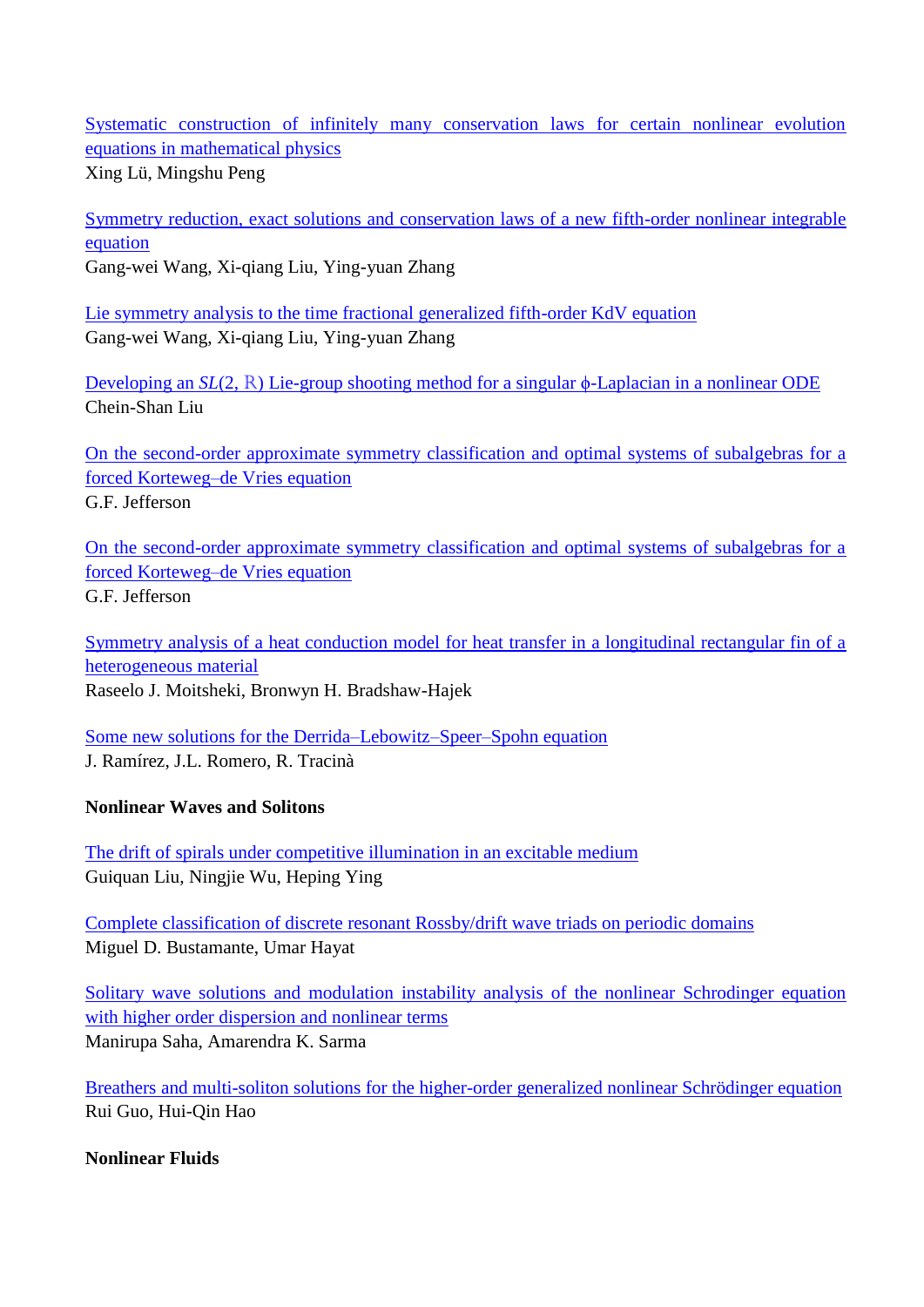[Chaotic convection in a ferrofluid](http://www.sciencedirect.com/science/article/pii/S1007570413000580) D. Laroze, P.G. Siddheshwar, H. Pleiner

[Computational analysis of CO2 emission, O2 depletion and thermal decomposition in a cylindrical](http://www.sciencedirect.com/science/article/pii/S1007570413000609)  [pipe filled with reactive materials](http://www.sciencedirect.com/science/article/pii/S1007570413000609) T. Chinyoka, O.D. Makinde

### **Chaos and Complexity**

[Finite-time synchronization control of complex dynamical networks with time delay](http://www.sciencedirect.com/science/article/pii/S1007570412005102) Jun Mei, Minghui Jiang, Wangming Xu, Bin Wang

[A computational toy model for shallow landslides: Molecular dynamics approach](http://www.sciencedirect.com/science/article/pii/S1007570412005497) Gianluca Martelloni, Franco Bagnoli, Emanuele Massaro

[Three-scale input–output modeling for urban economy: Carbon emission by Beijing 2007](http://www.sciencedirect.com/science/article/pii/S1007570412005849) G.Q. Chen, Shan Guo, Ling Shao, J.S. Li, Zhan-Ming Chen

[Two compartmental fractional derivative model with fractional derivatives of different order](http://www.sciencedirect.com/science/article/pii/S1007570413000300) Jovan K. Popović, Stevan Pilipović, Teodor M. Atanacković

[A numerical study of energy consumption and time efficiency of sensor networks with different](http://www.sciencedirect.com/science/article/pii/S1007570413000592)  structural topologies [and routing methods](http://www.sciencedirect.com/science/article/pii/S1007570413000592) Fan Yan, Alan K.H. Yeung, Guanrong Chen

### **Nonlinear Dynamical Systems**

[Nonsingular decoupled terminal sliding-mode control for a class of fourth-order nonlinear systems](http://www.sciencedirect.com/science/article/pii/S1007570412005096) Husnu Bayramoglu, Hasan Komurcugil

[Nonlinear and chaos control of a micro-electro-mechanical system by using second-order fast](http://www.sciencedirect.com/science/article/pii/S1007570413000282)  [terminal sliding mode control](http://www.sciencedirect.com/science/article/pii/S1007570413000282) Song Zhankui, Kaibiao Sun

[Hysteresis phenomena in shape memory alloys by non-isothermal Ginzburg–Landau models](http://www.sciencedirect.com/science/article/pii/S1007570413000579) R.P. Dhote, M. Fabrizio, R.N.V. Melnik, J. Zu

[Global dissipativity of a class of BAM neural networks with time-varying and unbound delays](http://www.sciencedirect.com/science/article/pii/S1007570413000403) Zhengwen Tu, Liangwei Wang, Zhongwei Zha, Jigui Jian

### **Nonlinear Vibrations**

[Bifurcation analysis of periodic orbits of a non-smooth Jeffcott rotor model](http://www.sciencedirect.com/science/article/pii/S100757041200559X) Joseph Páez Chávez, Marian Wiercigroch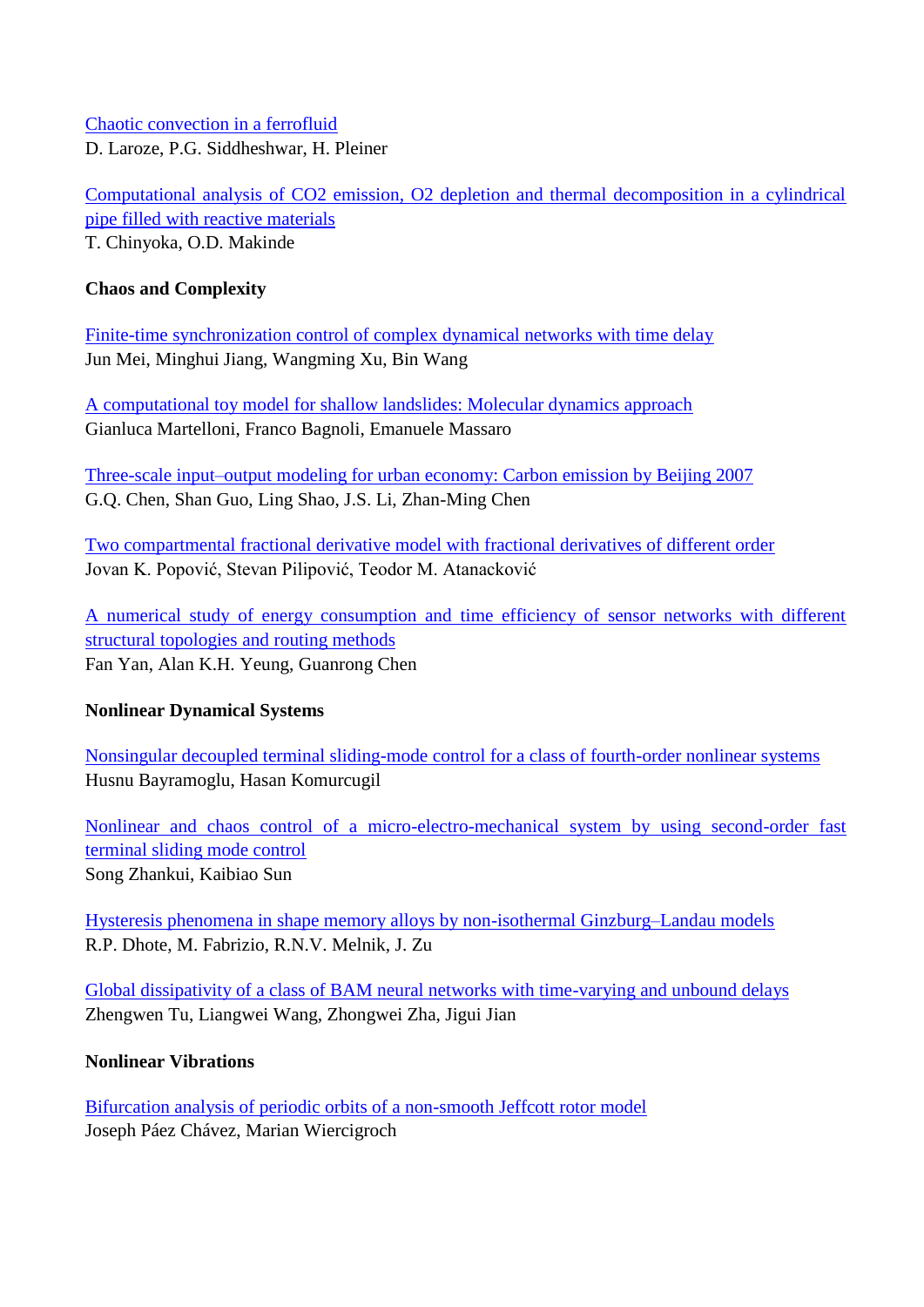[New conditions for synchronization in complex networks with multiple time-varying delays](http://www.sciencedirect.com/science/article/pii/S1007570413000324) Yan Dong, Jin-Guo Xian, Dong Han

[\[Back\]](file:///C:/Users/SHUAI/AppData/Local/Microsoft/Windows/Temporary%20Internet%20Files/FrontPageTempDir/pvw5.htm%231)

A special issue of *Philosophical Transactions of the Royal Society A* on **Fractional calculus and its applications**

------------------------------------------

Compiled and edited by Changpin Li, YangQuan Chen and Jürgen Kurths

<http://rsta.royalsocietypublishing.org/content/371/1990.toc>

### **Introduction**

[Fractional calculus and its applications](http://rsta.royalsocietypublishing.org/content/371/1990/20130037.full)  Changpin Li, YangQuan Chen, and Jürgen Kurths

### **Articles**

[Chaos synchronization in fractional differential systems](http://rsta.royalsocietypublishing.org/content/371/1990/20120155.full)  Fengrong Zhang, Guanrong Chen, Changpin Li, and Jürgen Kurths

[Some existence results on nonlinear fractional differential equations](http://rsta.royalsocietypublishing.org/content/371/1990/20120144.full)  Dumitru Baleanu, Shahram Rezapour, and Hakimeh Mohammadi

[Equivalent system for a multiple-rational-order fractional differential system](http://rsta.royalsocietypublishing.org/content/371/1990/20120156.full)  Changpin Li, Fengrong Zhang, Jürgen Kurths, and Fanhai Zeng

[On reflection symmetry and its application to the Euler–Lagrange equations in fractional mechanics](http://rsta.royalsocietypublishing.org/content/371/1990/20120145.full)  Małgorzata Klimek

[Fractional-order variational optical flow model for motion estimation](http://rsta.royalsocietypublishing.org/content/371/1990/20120148.full) Dali Chen, Hu Sheng, YangQuan Chen, and Dingyü Xue

[Modelling heat transfer in heterogeneous media using fractional calculus](http://rsta.royalsocietypublishing.org/content/371/1990/20120146.full) Dominik Sierociuk, Andrzej Dzieliński, Grzegorz Sarwas, Ivo Petras, Igor Podlubny, and Tomas Skovranek

[Two-particle anomalous diffusion: probability density functions and self-similar stochastic processes](http://rsta.royalsocietypublishing.org/content/371/1990/20120154.full)  Gianni Pagnini, Antonio Mura, and Francesco Mainardi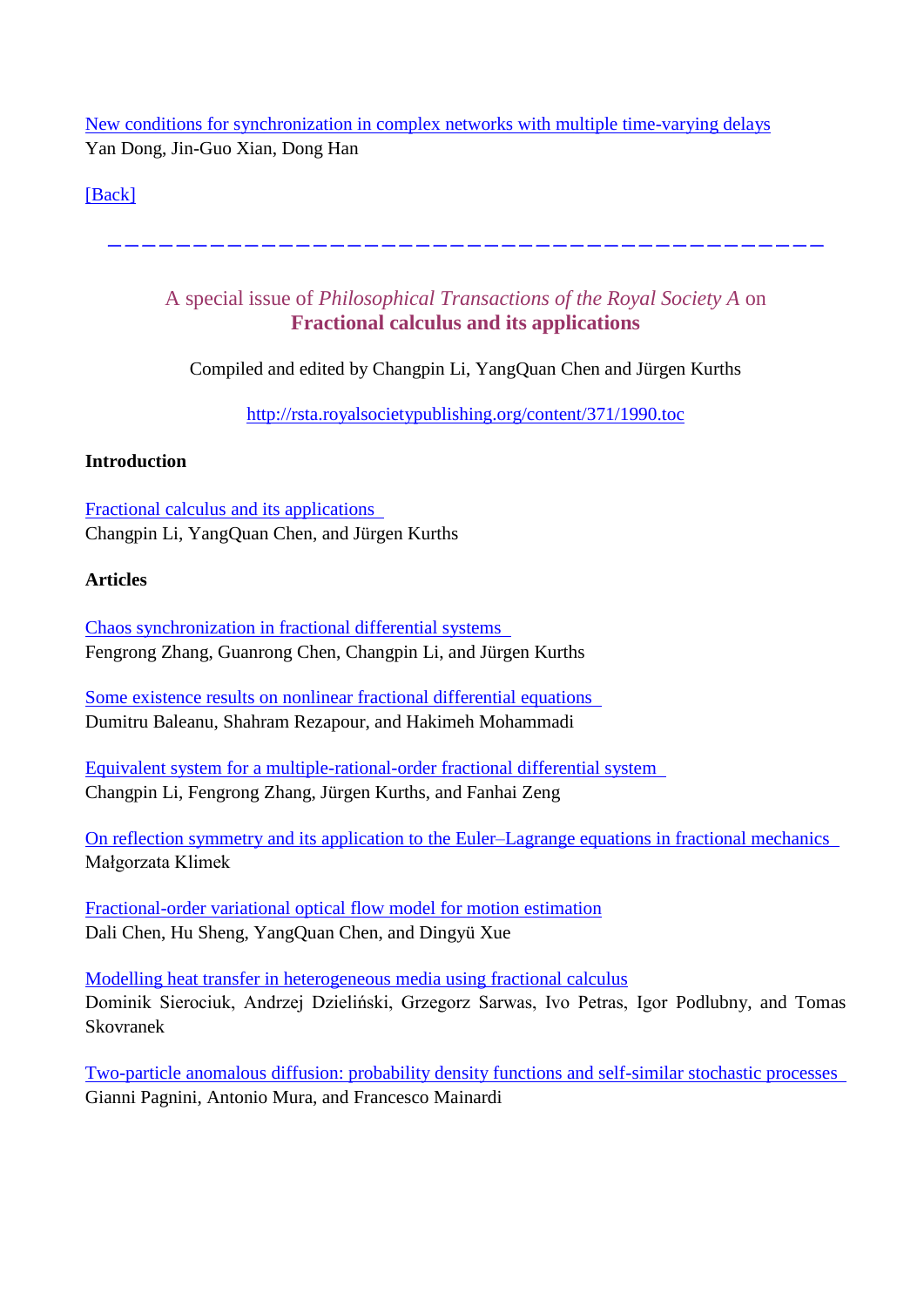[Application of the principal fractional meta-trigonometric functions for the solution of linear](http://rsta.royalsocietypublishing.org/content/371/1990/20120151.full)  [commensurate-order time-invariant fractional differential equations](http://rsta.royalsocietypublishing.org/content/371/1990/20120151.full) 

C. F. Lorenzo, T. T. Hartley, and R. Malti

[CRONE control system design toolbox for the control engineering community: tutorial and case](http://rsta.royalsocietypublishing.org/content/371/1990/20120149.full)  [study](http://rsta.royalsocietypublishing.org/content/371/1990/20120149.full) 

Patrick Lanusse, Rachid Malti, and Pierre Melchior

[A semi-discrete finite element method for a class of time-fractional diffusion equations](http://rsta.royalsocietypublishing.org/content/371/1990/20120268.full)  HongGuang Sun, Wen Chen, and K. Y. Sze

[Stability and convergence of an implicit numerical method for the space and time fractional](http://rsta.royalsocietypublishing.org/content/371/1990/20120150.full)  [Bloch–Torrey equation](http://rsta.royalsocietypublishing.org/content/371/1990/20120150.full) Qiang Yu, Fawang Liu, Ian Turner, and Kevin Burrage

[A high-speed algorithm for computation of fractional differentiation and fractional integration](http://rsta.royalsocietypublishing.org/content/371/1990/20120152.full)  Masataka Fukunaga and Nobuyuki Shimizu

[Matrix approach to discrete fractional calculus III: non-equidistant grids, variable step length and](http://rsta.royalsocietypublishing.org/content/371/1990/20120153.full)  [distributed orders](http://rsta.royalsocietypublishing.org/content/371/1990/20120153.full)

Igor Podlubny, Tomas Skovranek, Blas M. Vinagre Jara, Ivo Petras, Viktor Verbitsky, and YangQuan Chen

[\[Back\]](file:///C:/Users/SHUAI/AppData/Local/Microsoft/Windows/Temporary%20Internet%20Files/FrontPageTempDir/pvw3.htm%231)

========================================================================

# **Paper Highlight**

-----------------------------------------

## **A fractional calculus approach to the description of stress and strain localization in fractal media**

Alberto Carpinteri, Pietro Cornetti

**Publication information:** Alberto Carpinteri, Pietro Cornetti, A fractional calculus approach to the description of stress and strain localization in fractal media, Chaos, Solitons & Fractals, 13(1), 2002, Pages 85-94.

<http://www.sciencedirect.com/science/article/pii/S0960077900002381>

### **Abstract**

Evidence of fractal patterns in materials with disordered microstructure under tensile loads is undeniable. Unfortunately fractal functions cannot be solution of classical differential equations.